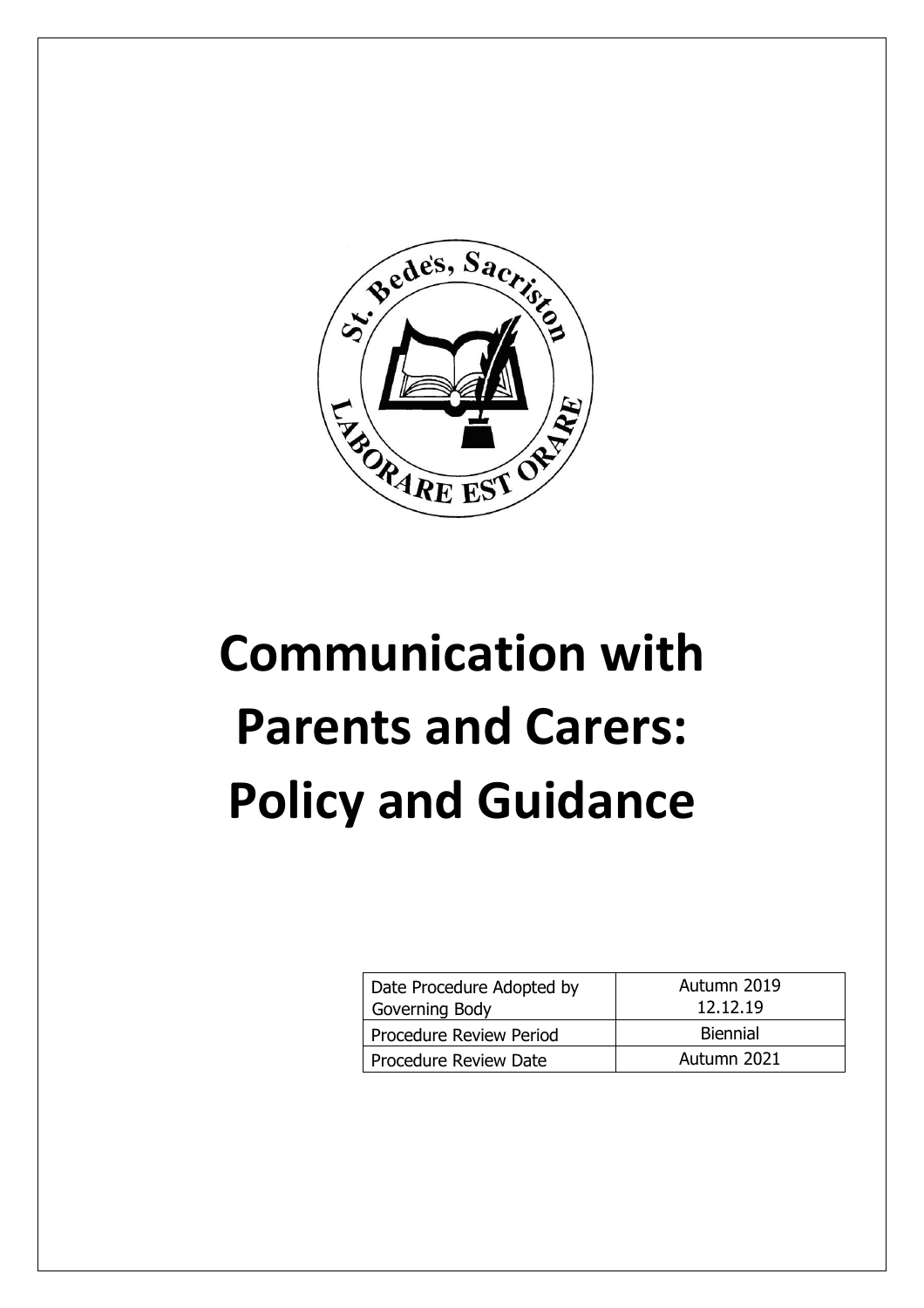At the heart of our school lies an ethos built on love, unity, support and collaboration where all stakeholders work together to ensure that each child can reach their full potential in the presence of God's love.

At St. Bede's RC Primary School we believe that it is important to work in partnership with parents and carers and that clear communication between school and home is important to help children benefit as much as possible from their time in school. We are committed to improving parents/carers' understanding of our school and in encouraging them to play an active part in their child's education. We welcome discussion with parents and carers on all aspects of their child's education, their personal and social development and care and welfare. This policy describes how staff will communicate with parents and carers about these issues and how we would like parents and carers to communicate with us. *We will communicate with parents and carers in a variety of ways - these are described below (not sure if we need this sentence)*.

## **Visiting School**

We have an 'Open Door' Policy here at St Bede's and parents and carers are always welcome at school. If you are visiting school to attend a scheduled meeting, one of our school admin staff members will ask you to sign into the school visitor book and will then provide you with a badge which we kindly ask you to wear at all times while you are on the school premises.

We do ask parents and carers to be understanding of the fact that staff are not always available to meet with you without notice, and we encourage all parents and carers to make appointments with staff to discuss any concerns that you may have regarding your child.

Parents and carers are always welcome to join us for Masses, collective worships, assemblies and other special events that are held throughout the year – you will be invited to these events through the school newsletter, fortnightly dates' letter or a letter of invitation.

## **Contacting School by Telephone**

The school office is open from 8.30am – 4.30pm, Monday – Friday. The telephone number is **0191 3710272.** Please contact a member of the admin staff if you would like a message to be passed to your child's teacher. Please be aware that the phone is unlikely to be answered at hours outside of these times but you are welcome to leave an answer phone message.

If you have an urgent enquiry that can't be discussed with your child's teacher or you have a safeguarding concern, please contact a member of the admin staff and ask to speak to a member of the Senior Leadership Team.

The members of the Senior Leadership Team are:

- Mrs E Alderson, Head teacher
- Mrs A Holtham, Deputy Head teacher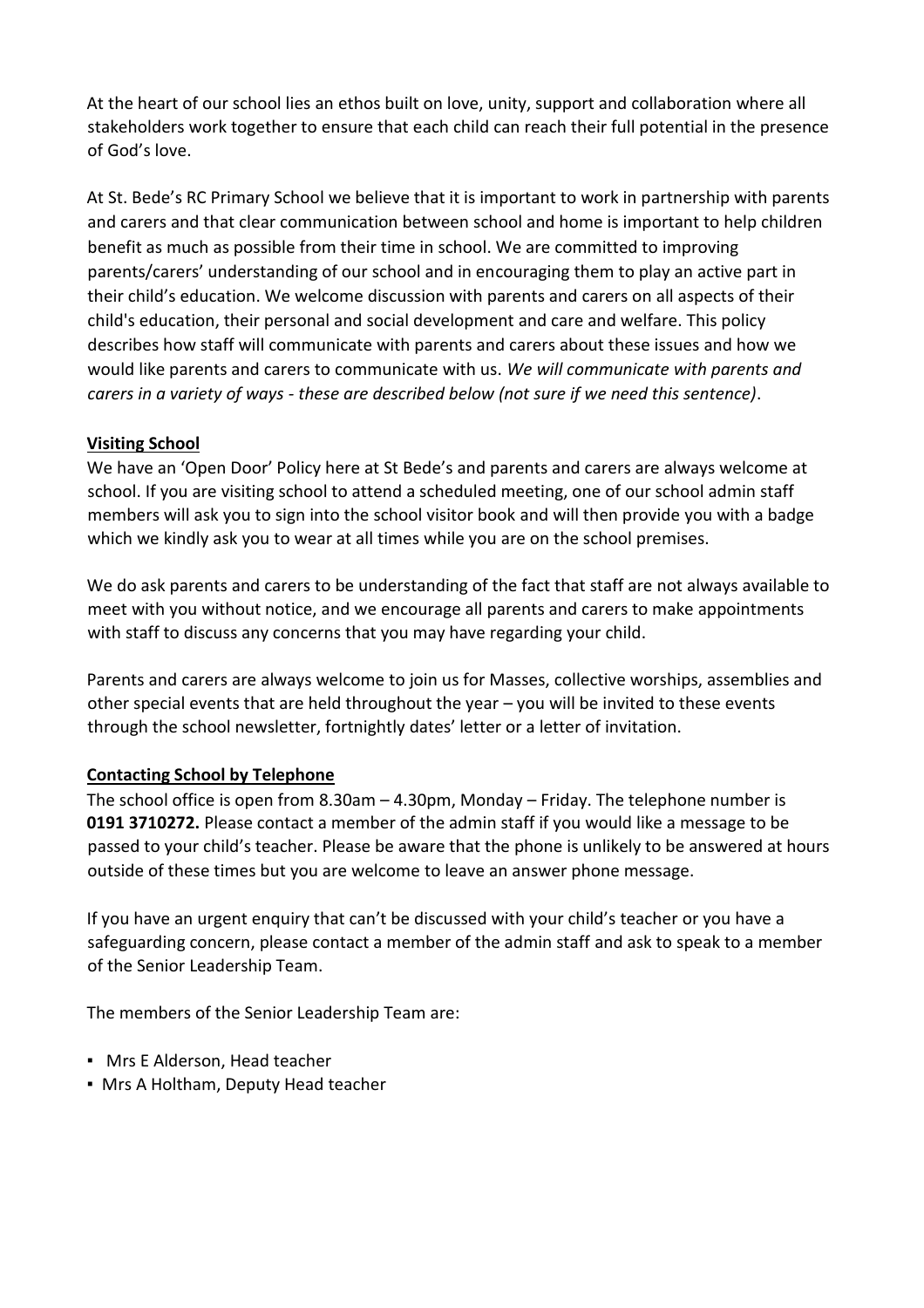## **Email**

We are aware that some parents and carers may prefer to be contacted by email or would rather email the school to contact a member of staff, rather than via the telephone. Emails can be used for general communication instead of using the telephone, however, emails must only be communicated to the school email address [st.bedes.rc.sacriston@durhamlearning.net](mailto:st.bedes.rc.sacriston@durhamlearning.net) and not to staff's email addresses. Please note that if your email requires a response, a member of staff will ensure that your email will be replied to within a period of **3-5 working days.**

#### **Text Messages**

We use a text messaging service to contact parents and carers with reminders about school events, details of class trips as well as any urgent information – for example; if it is necessary to close the school in an emergency. Please help us by making sure that we always have your correct mobile telephone number. If your details change at any time, please notify us of such change in details as soon as possible.

## **Newsletters**

The Head teacher will write a newsletter each term which will be sent home with children. This will provide general information for parents and carers in addition to items of news and event dates for the term. The school office also writes a fortnightly newsletter. Newsletters will be emailed or sent as a paper copy, depending on what you have specified as your preferred method of receiving these.

## **School Letters**

During the year we may write to you with information about activities that will involve your child – these could be educational visits, sporting activities or special events in school. At times this will be emailed, however if it requires a response it will be distributed to the children to take home.

## **Website www.stbedessacriston.co.uk**

The school website is a useful tool in finding out information about our school. Information such as newsletters, school policies, information on admissions, holiday dates and termly events, SEND information reports and other useful information can be found on the school website.

#### **Twitter**

We have a school twitter page @StBedeSacriston which we use to publicise information about events in school including photographs of children's activities and details of events. It is a positive way of promoting events in school, although it is not intended to be used as a two-way method of communication.

#### **Autumn Term Welcome Evening**

At the beginning of each school year we will hold a Welcome Evening for each class. This will provide an opportunity to meet your child's new class teacher early in the school year as well as provide you with some information and routines for the year ahead.